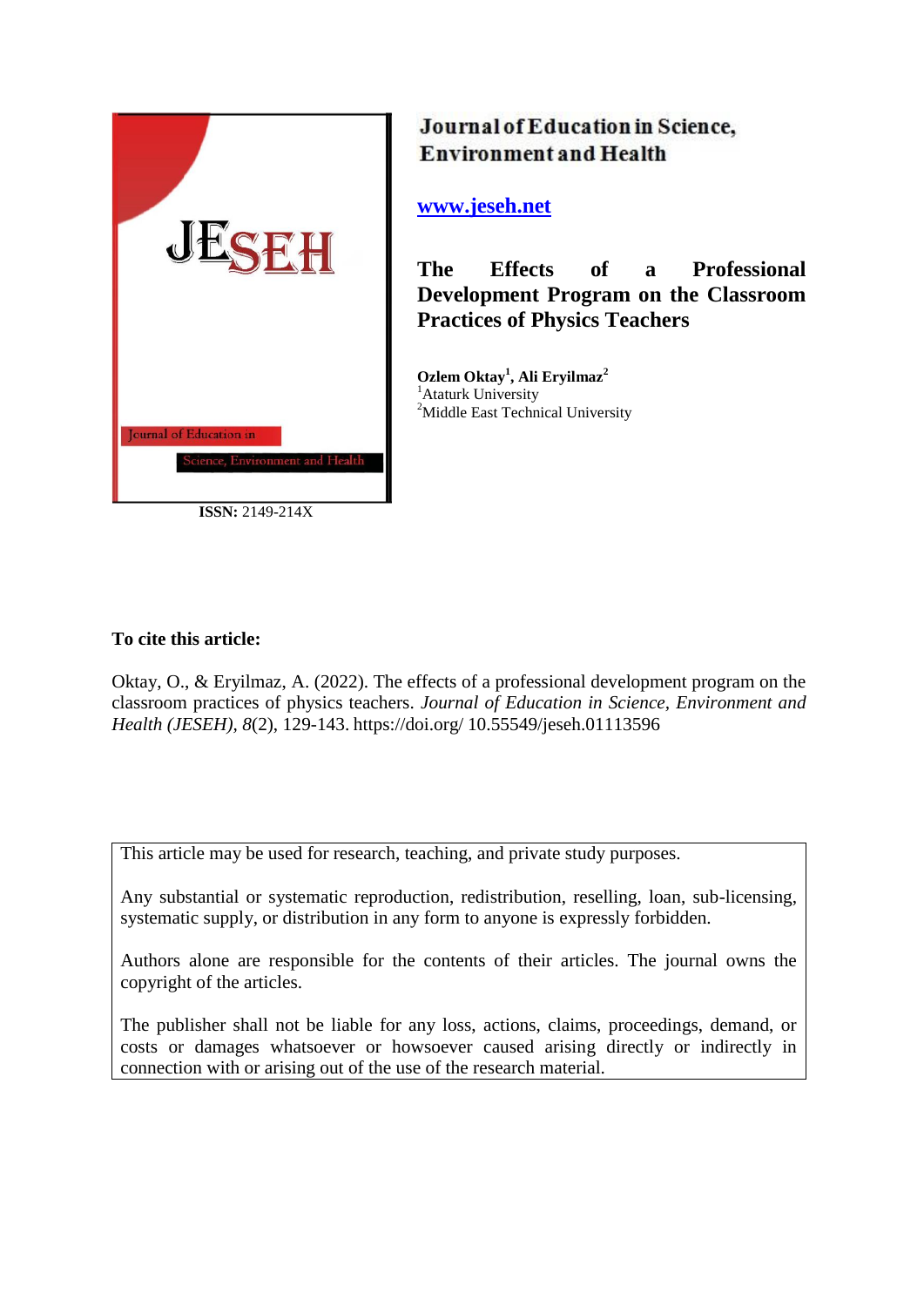

## **The Effects of a Professional Development Program on the Classroom Practices of Physics Teachers**

#### **Ozlem Oktay, Ali Eryilmaz**

| <b>Article Info</b>                                                                                      | <b>Abstract</b>                                                                                                                                                                                                                                                                                                                                                                                                                                                                                      |
|----------------------------------------------------------------------------------------------------------|------------------------------------------------------------------------------------------------------------------------------------------------------------------------------------------------------------------------------------------------------------------------------------------------------------------------------------------------------------------------------------------------------------------------------------------------------------------------------------------------------|
| <b>Article History</b>                                                                                   | The purpose of the study is to examine the effects of a long-term professional                                                                                                                                                                                                                                                                                                                                                                                                                       |
| Published:<br>01 April 2022                                                                              | development (PD) program on the classroom practices of physics teachers.<br>Changes in teachers' practices were investigated across four dimensions: content,<br>teaching strategy, materials/technology, and assessment. The present study used                                                                                                                                                                                                                                                     |
| Received:<br>21 December 2021                                                                            | qualitative research methodology, including a case study research. Data were<br>collected from seven participating teachers and their 9th grade students. The PD<br>model framework has four main components: analysis, planning,                                                                                                                                                                                                                                                                    |
| Accepted:<br>30 March 2022                                                                               | implementation, and evaluation. A teacher survey, an observation form, a student<br>group-interview protocol, treatment-fidelity and treatment-verification opinion<br>forms were developed as measuring instruments. Thematic coding was used in                                                                                                                                                                                                                                                    |
| <b>Keywords</b>                                                                                          | every dimension. The data were evaluated using a frequency analysis and<br>displayed in tables. The results showed that the PD program had a positive effect                                                                                                                                                                                                                                                                                                                                         |
| Physics education<br>Professional development<br>Practices of physics teacher<br>Qualitative methodology | on teachers' classroom practices. The more the teachers participated in each<br>dimension of the PD program, the greater the level of positive change observed<br>in the teachers' lesson applications. When the results were examined in relation<br>to teaching strategies, materials/technologies, and assessment techniques used for<br>various purposes, there was a clear increase in the number, variety, and quality of<br>strategies, materials, and technologies used in these dimensions. |

## **Introduction**

Teachers constitute a core component of education. They play a key role in preparing students for life and helping them become capable adults. They are responsible for implementing the school curriculum and control the creation of effective student-learning environments through the use of suitable teaching strategies, technologies, materials and assessment techniques that improve content understanding.

As teachers must be lifelong learners, professional development (PD) is a strong mechanism for improving their skills and advancing their careers. In addition, they must be qualified in terms of both content and pedagogical knowledge. To improve education, special attention should be paid to the quality of teachers. Some PD studies have asserted that PD is a crucial way of positively changing and improving teachers' classroom practices (Heller et al., 2012; Smith, 2015).

In general terms, the PD process increases a person's capacity to develop new knowledge and skills. It supports participants in a long-term and continuous way (Holmes et al., 2011). In the current context, PD is particularly important for science teachers because it enables them to apply learner-centered instruction effectively. This type of instruction focuses on what learners should know and do in the learning environment.

The literature identifies some important characteristics of effective PD programs. The common core features of PD proposed by Desimone et al. (2002), namely, content-based features, coherence, duration, active learning, and collective participation, have been confirmed by other studies (Darling-Hammond & Richardson, 2009; Desimone & Garet, 2015; Luft & Hewson, 2014; Penuel et al., 2007).

The scope of this research includes effective PD models, their characteristics, and possible outcomes in terms of teacher practices. Although there is a consensus that PD programs share some key characteristics, few studies have attempted to show how these characteristics are combined or how they affect teachers' practices, using long-term, systematic data collection procedures. Most research has been carried out during traditional shortterm opportunities, such as seminars or workshops, which are not effective in enhancing the development of teachers (Clarke & Hollingsworth, 2002). The literature includes scant research on content-specific PD programs or pedagogical approaches in specific disciplines. There is clearly a need for more research to examine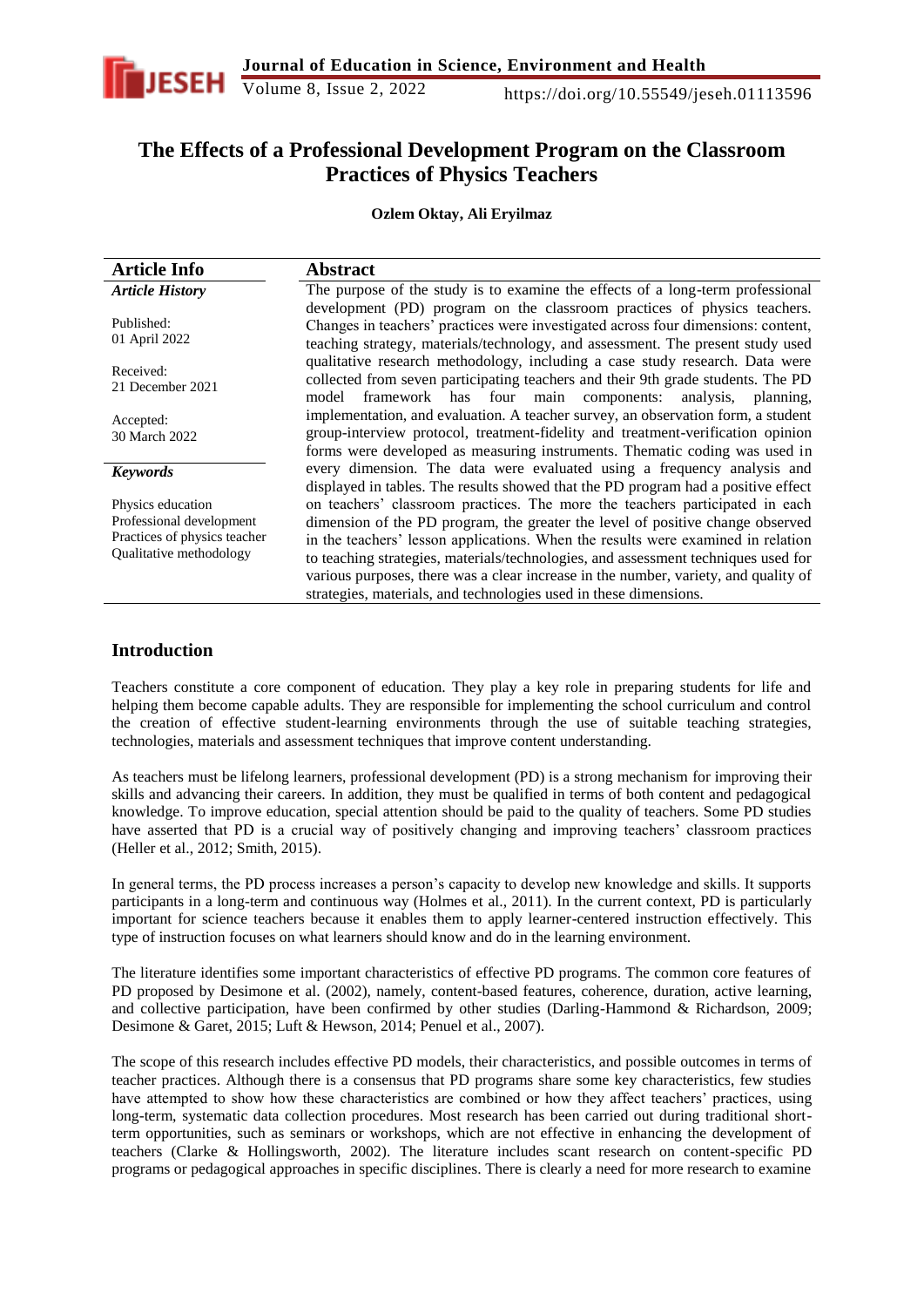the changes made in real classroom situations by teachers who have participated in PD programs (Eylon et al. 2008; Wiener et al., 2018).

#### **The Significance of the Present Study**

Teachers are expected to develop effective classroom practices within the scope of this study. This model identifies the needs of teachers before the PD program is carried out. During the PD, teachers expand their content knowledge, use of materials/technologies, teaching strategies, and assessment techniques. One drawback is the duration (timespan) and contact time of PD programs. We have designed a long-term sustained program to ensure that teachers are aware of what is happening and have enough time to prepare their lessons. More research is needed on teachers' experiences to indicate PD research quality. Very few studies have followed the practice of teachers who have just participated in PD programs (Jackson, 2014). The present research combines qualitative designs with multiple data collection techniques. Manzaro and Toth (2013) have argued that data related to teaching practices should come from different sources. This study has therefore a range of different data-collection tools, including a needs-based survey, an observation form and interview protocol.

The present study discovers and explores actual classroom practices before and after the PD program. Goe (2007)'s broad definition states that practice refers to teachers' actions in the classroom with their students. Practice must be observable in class; it can be different in specific disciplines. The in-service classroom practices of physics teachers were assessed using systematic observation data prior to the PD program and again during the following fall term, after the PD program. Group interviews with students were also used to provide evidence of the teachers' behavioral changes in their classrooms. An effective PD model framework was developed, incorporating teachers who worked together on a voluntary basis in both face-to-face settings (workshops) and non-face-to-face interactions. This model incorporates effective 12 core PD characteristics into a single research design and investigates teacher practices before and after the PD program.

Main Question: What is the effect of the PD program on the in-service classroom practices of physics teachers?

SubQ1: To what extent are common topics emphasized by in-service physics teachers in physics classes before and after the PD program?

 SubQ2: What and how frequently and effectively are teaching strategies used by in-service physics teachers in physics classes before and after the PD program?

 SubQ3: What and how frequently and effectively are instructional materials/technologies used by inservice physics teachers in physics classes before and after the PD program?

 SubQ4: What, for what purpose, and how frequently and effectively are assessment techniques used by in-service physics teachers in physics classes before and after the PD program?

## **Method**

#### **Research Methodology**

The present study employed qualitative approaches and multiple data-collection methods. This study included case-study research methodology. The case study involved a systematic process of searching for and collecting events, and analyzing data to explain why particular events happened (Gerring, 2005). The entire group of teachers who participated in the PD program is treated as a single case in this study.

#### **Participating Teachers**

Seven teachers, referred to as TA, TB, TC, TD, TE, TF and TG for the sake of research convenience, participated in this study. Table 1 presents their demographic details and professional experiences, drawn from the TSNOP survey.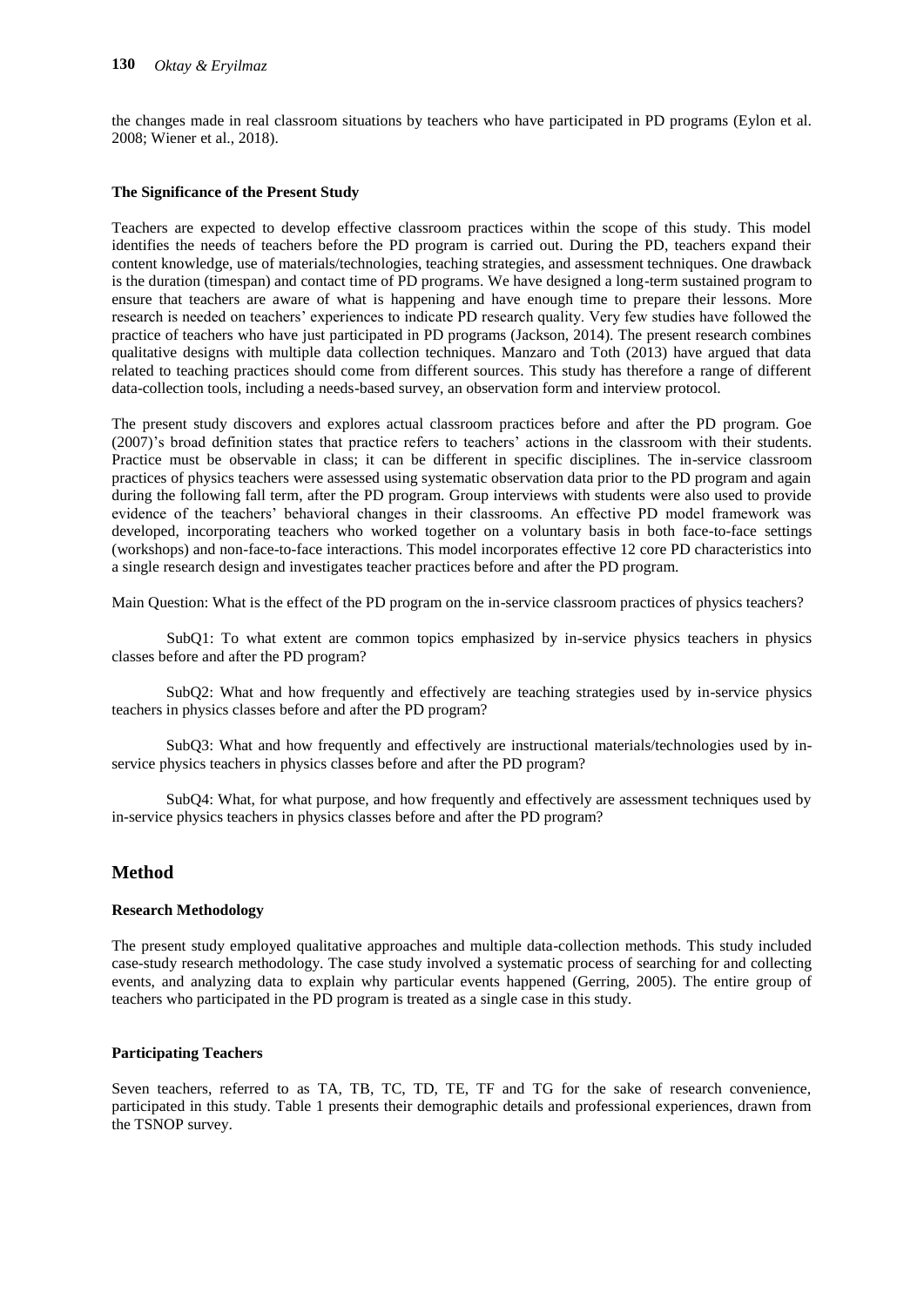| Teachers  | <sup>1</sup> Gender       | Faculty<br>graduated | Degree         | Years of<br>teaching | Type of<br>school | ${}^{2}$ Previous PD experiences                                                                                                                                                                   |
|-----------|---------------------------|----------------------|----------------|----------------------|-------------------|----------------------------------------------------------------------------------------------------------------------------------------------------------------------------------------------------|
| <b>TA</b> | $\boldsymbol{\mathrm{F}}$ | Education            | <b>MSc</b>     | 18                   | Sport             | 4 times, 15 days, related to<br>curriculum knowledge, passive<br>participation<br>4 times, 25 days, related to<br>curriculum knowledge, active<br>participation                                    |
| TB        | ${\bf F}$                 | Education            | <b>BS</b>      | 26                   | Anatolian         | 4 times, 4 days, related to<br>$\bullet$<br>curriculum knowledge,<br>assessment, passive participation<br>• 1 times, 15 days, related to<br>basic computer, active<br>participation                |
| TC        | M                         | Education            | <b>BS</b>      | 24                   | Anatolian         | 1 times, 20 days, related to<br>basic computer, active<br>participation                                                                                                                            |
| TD        | ${\bf F}$                 | Education            | MSc<br>student | 19                   | Vocational        | 2 times, 18 days, related to<br>$\bullet$<br>curriculum knowledge, passive<br>participation<br>4 times, 28 days, related to<br>curriculum knowledge,<br>assessment, active participation           |
| TE        | ${\bf F}$                 | Science              | <b>BS</b>      | 23                   | Anatolian         | 1 times, 15 days, related to<br>$\bullet$<br>curriculum knowledge, passive<br>participation<br>5 times, 39 days, related to<br>curriculum knowledge, material<br>development, active participation |
| TF        | $\overline{F}$            | Education            | PhD            | 11                   | Vocational        | 2 times, 9 days, related to<br>curriculum knowledge, passive<br>participation                                                                                                                      |
| TG        | $\boldsymbol{\mathrm{F}}$ | Science              | <b>BS</b>      | 24                   | Vocational        | 3 times, 129 days, related to<br>$\bullet$<br>curriculum knowledge, basic<br>computer, passive participation                                                                                       |

|  | Table 1. Teachers' demographics and their professional experiences |  |  |
|--|--------------------------------------------------------------------|--|--|
|  |                                                                    |  |  |
|  |                                                                    |  |  |

 $1 = F$ : female, M: male

2= The total number and duration of trainings so far, PD content, and the role of participant, respectively in the previous PD experiences section.

#### **Measuring Instruments**

Survey of teachers in the NOP-unit PD program (TSNOP). The TSNOP survey has 10 pages, divided into four parts. The first part covers the participants' demographic information. The second part includes questions about the teachers' professional experiences. Teachers are also asked to propose possible solutions to problems. They answer more specific questions about how training can be organized (e.g., type, context, PD roles, timing, etc.) in the third part.

#### *Observation Form (OF)*

It consists of two main parts. Part I evaluates the way in which teachers deliver content, their teaching strategies, and materials/technology; their classrooms are assessed through the implementation of this unit. Changes in practice were assessed for variety, number, and quality, as a result of the PD program. Part II covered general course-related elements that could be observed (e.g., physical situations within the context).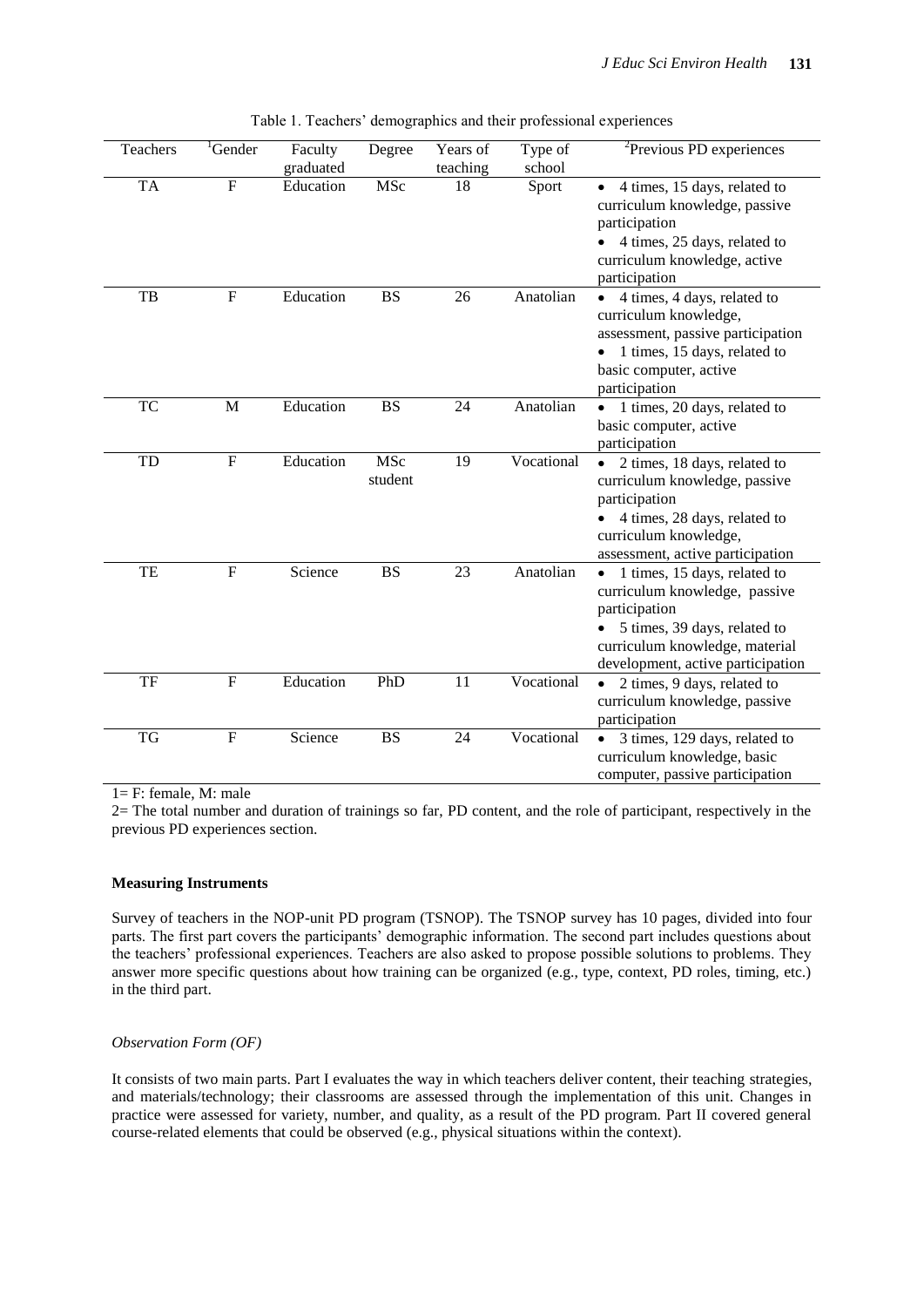| General topics                                                              | Common topics (specific topics)                                    |
|-----------------------------------------------------------------------------|--------------------------------------------------------------------|
|                                                                             | O1: What is physics?                                               |
| Science of physics and its purpose                                          | O2: The aim of science of physics (why I need<br>to know physics?) |
|                                                                             | O3: Physics practice areas, sub-areas                              |
| Application fields of physics and its                                       |                                                                    |
| relation with other disciplines                                             | O4: Physics' relation with other disciplines                       |
|                                                                             | (chemistry, biology, etc.)                                         |
| The relationship between physics and                                        | O5: The relationship between physics and                           |
| technology                                                                  | technology                                                         |
|                                                                             | O6: Role of observation in emergence and                           |
|                                                                             | development of scientific knowledge                                |
| Role of observation in emergence and<br>development of scientific knowledge |                                                                    |
|                                                                             | O7:Qualitative-quantitative<br>observation                         |
|                                                                             | relationship                                                       |
| The emergence and development of                                            | O8: The emergence and development of                               |
| knowledge and scientific methods                                            | knowledge and scientific methods (law, theory,                     |
|                                                                             | imagination and creativity)                                        |
| Role of experiment in emergence and                                         | O9: Role of experiment in emergence and                            |
| development of scientific knowledge                                         | of<br>scientific<br>development<br>knowledge                       |
|                                                                             | (differences between hypothesis, theory, law)                      |
| Role of mathematics in emergence and                                        | O10: Role of mathematics in emergence and                          |
| development of scientific knowledge                                         | development of scientific knowledge                                |
| The use of mathematics and modeling in                                      | O11: The use of mathematics and modeling in                        |
| physics                                                                     | physics                                                            |
| Measurement of some basic quantities in                                     | O12:Measurement of some basic quantities in                        |
| physics and use of error and unit system                                    | physics and unit system                                            |
| in measurement                                                              |                                                                    |
|                                                                             | O13: Error in measurement and its sources                          |
| Describing units of some basic quantities                                   | O14: Describing units of some basic quantities                     |
| in physics in SI unit system                                                | in physics in SI unit system                                       |

Table 2. General and common topics

## *Student Group-Interview Protocol (SGIP)*

The interview protocol had two parts. The first involved the dimensions of the PD content and its implementation in classes of teachers; the second part consisted of general questions about attitudes toward the unit and ways of improving lessons.

## *Treatment Fidelity Expert Opinion Form (TFEOF)*

To ascertain treatment fidelity, a form was developed and sent to experts (university members, PD professionals, and teacher-education researchers). A detailed explanation followed each PD characteristic. The experts were asked two questions with three potential responses ("yes," "no" and "partially"). The questions were as follows: "Could the given title be a characteristic of the PD program?" And "Is the given characteristic, along with its explanation, integrated into the PD program?."

## *Treatment Verification Opinion Form (TVOF)*

The treatment fidelity opinion form was modified to create a treatment verification form for the PD program. Using a treatment-verification format, seven teachers and researchers verified the same PD characteristics after the PD program finished. They were asked, "Did you do the things that I wrote about in the 'What I did' section of the TVOF form?" One question had three optional responses ("yes," "no" and "partially"), allowing participants to approve the characteristics on the form.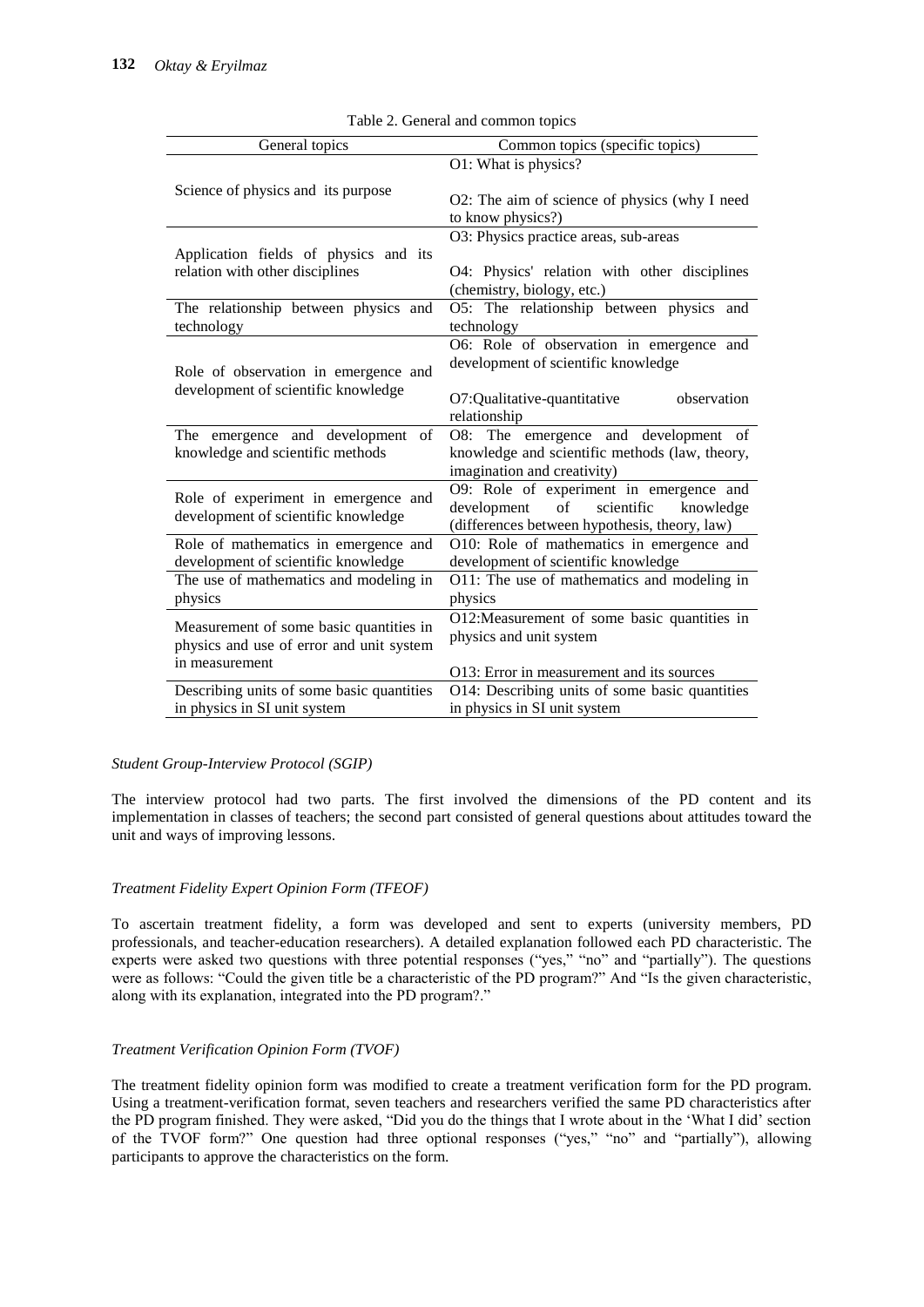## **Qualitative Data Analysis**

Frequencies were calculated and tables were created to display the data. To code the observation data more accurately, a coding-manual observation form was developed. Lists of major criteria were created, along with a set of rules for each dimension. To increase coding reliability, criteria were established for scoring the quality of the three dimensions (teaching strategy, materials/technology, and assessment). As a new curriculum was implemented developed during the second fall term, the NOP content was modified for use as ISOP unit content. A total of 60 and 64 classroom hours were observed during the NOP and ISOP units, respectively. The same coding-manual observation form was used for both terms, to compare common topics covered in both units. A common topic is a common objective, included in both physics curricula. Fifteen common topics were used to compare teacher changes caused by the PD program in four dimensions; they were labelled with the letter "O" in the study (see Table 2).

After coding the observation form during the first fall term, we randomly selected a sample piece of data from a teachers' class data and examined the same piece of data nearly a month later. We calculated the agreement rate between these two linked pieces of data and found a 97% agreement. We then compared the results of the two terms to reveal changes in practice. The interviews (SGIP) were tape-recorded and then transcribed, question by question. We prepared a coding scheme, sorting out categories and sub-categories. We used a thematic approach (Miles & Huberman, 1994) to analyze the coded transcripts.

#### **Procedure**

We explained teacher development in each of the five phases (see in Figure 1.)



Figure 1. Design process of the PD program

Phase 1 includes all preparations for the PD program. The TSNOP, SGIP, literature review, and first fall-term observations provided the main sources of meaningful data, used to structure and develop content for the PD program. Workshop I was held during Phase 2. This workshop had both theoretical and practical features. Teachers attended 20 hours of face-to-face training: five sessions of four hours each (every other afternoon on a regular basis) over the course of two weeks. At the end of Workshop I, the common parts of both units were shared by eight teachers for Workshop II. They were responsible for teaching content and the use of teaching strategies and materials/technology. The remaining three teachers wanted to prepare tests for formative, diagnostic, placement, and summative purposes.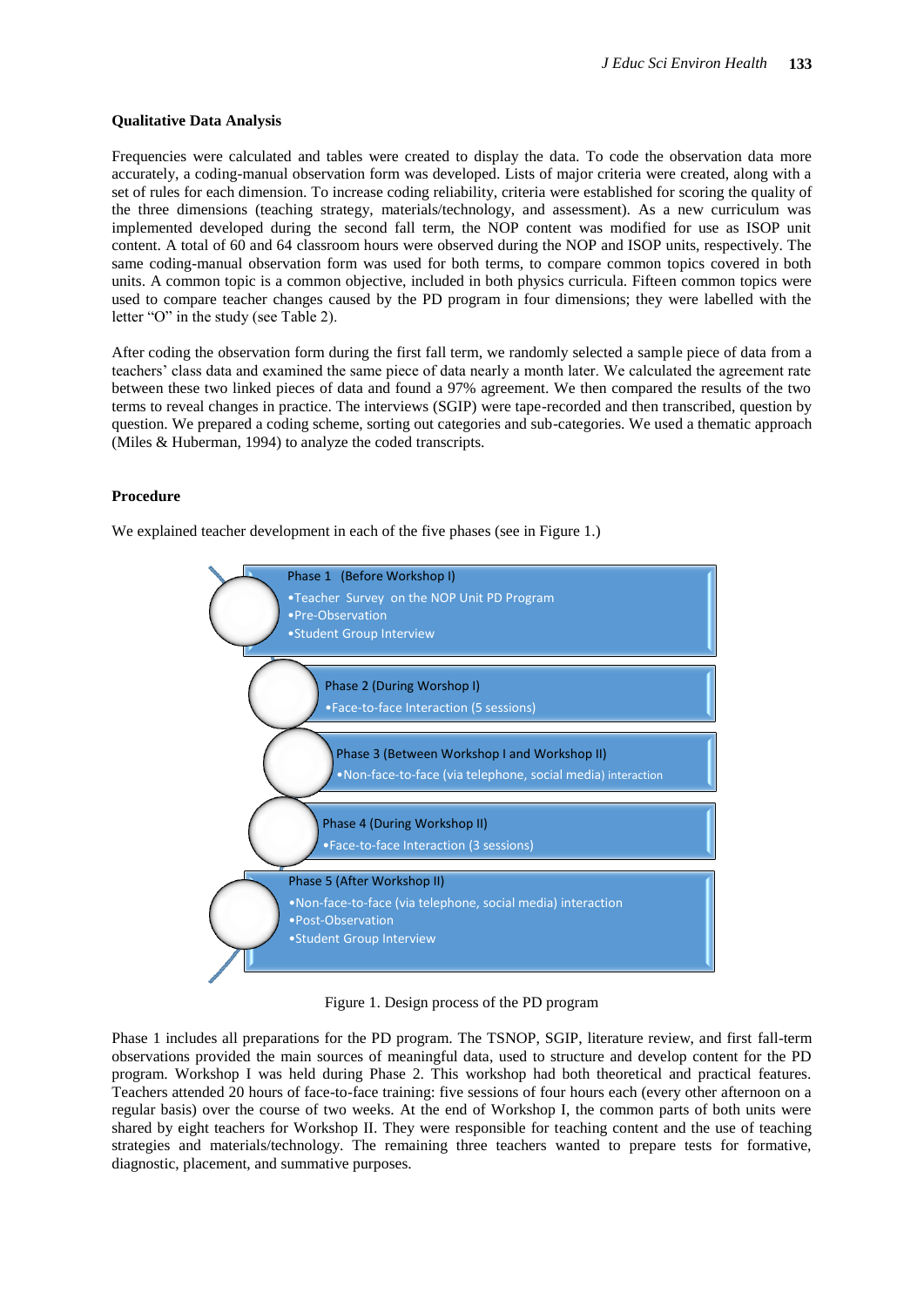Phase 3 involved remote or virtual (not face-to-face) interactions between the two workshops. Teachers prepared teaching presentations during the summer. They interacted with colleagues and researchers via social networks and phone calls. Shortly before the start of the school term, they were given an opportunity to participate in teaching practice in Workshop II. This phase lasted for approximately two months and the virtual/remote interactions had an ongoing structure.

In Phase 4, the teachers lectured in Workshop II as if they were in an actual class. Workshop II was divided into three sessions, which included practical applications. Each session lasted for four hours. The workshop was spread out across three consecutive days, with afternoon meetings. Participating in-service physics teachers designed one-hour lessons for the next semester. They integrated available materials with suitable teaching strategies and shared their teaching practices with colleagues.

The teachers prepared for their classes after receiving feedback from Workshop II in Phase 5. They communicated with each other and us through remote or virtual interactions before the start of classes. The feedback results were distributed to teachers individually. Having been asked to modify and finalize the last version of their products, they uploaded their presentations onto a social platform and shared them with others before classes began. The remote and virtual interactions lasted for the whole of that time. In the same way, one researcher made post-classroom observations during the ISOP unit. Students in the observed classes were interviewed. The research sequence was the same as the sequence during the first fall term. The teachers filled out a treatment-verification form to ensure PD treatment. The total contact time was 42 hours, consisting of 32 hours of face-to-face interactions and 10 hours of non-face-to-face interactions. Figure 2 presents the PD model framework, which shows the pathway of the program.



Figure 2. Professional development model framework

## **Results**

## **Level of Teachers' Participation in the Professional Development Program**

|                     | Face-to-face | Non-face-to-face     | Rate |
|---------------------|--------------|----------------------|------|
|                     | interaction* | interaction** $(\%)$ |      |
|                     | $\%$ )       |                      |      |
| Content             | 77           | 23                   |      |
| Teaching strategy   | 71           | 29                   |      |
| Material/technology | 82           | 18                   |      |
| Assessment          | 90           | l ()                 |      |

Table 3. Distribution rates of face-to-face and non-face-to-face interaction in the PD program

 $*=[av.$  time for face-to-face / (av. time for face-to-face + av. time for non-face-to-face)]  $*100$ \*\*=  $[av.$  time for non-face-to-face / (av. time for face-to-face + av. time for non-face-to-face)] \*100 (For instance; Average time passed in face-to-face interaction for content dimension is 8.7x60=522 minutes. This time is 160 minutes for non face-to-face interaction. Therefore, when calculating the percent of face-to-face interaction =  $[522/(522 + 160)]*100$  formula was used and 77% was found).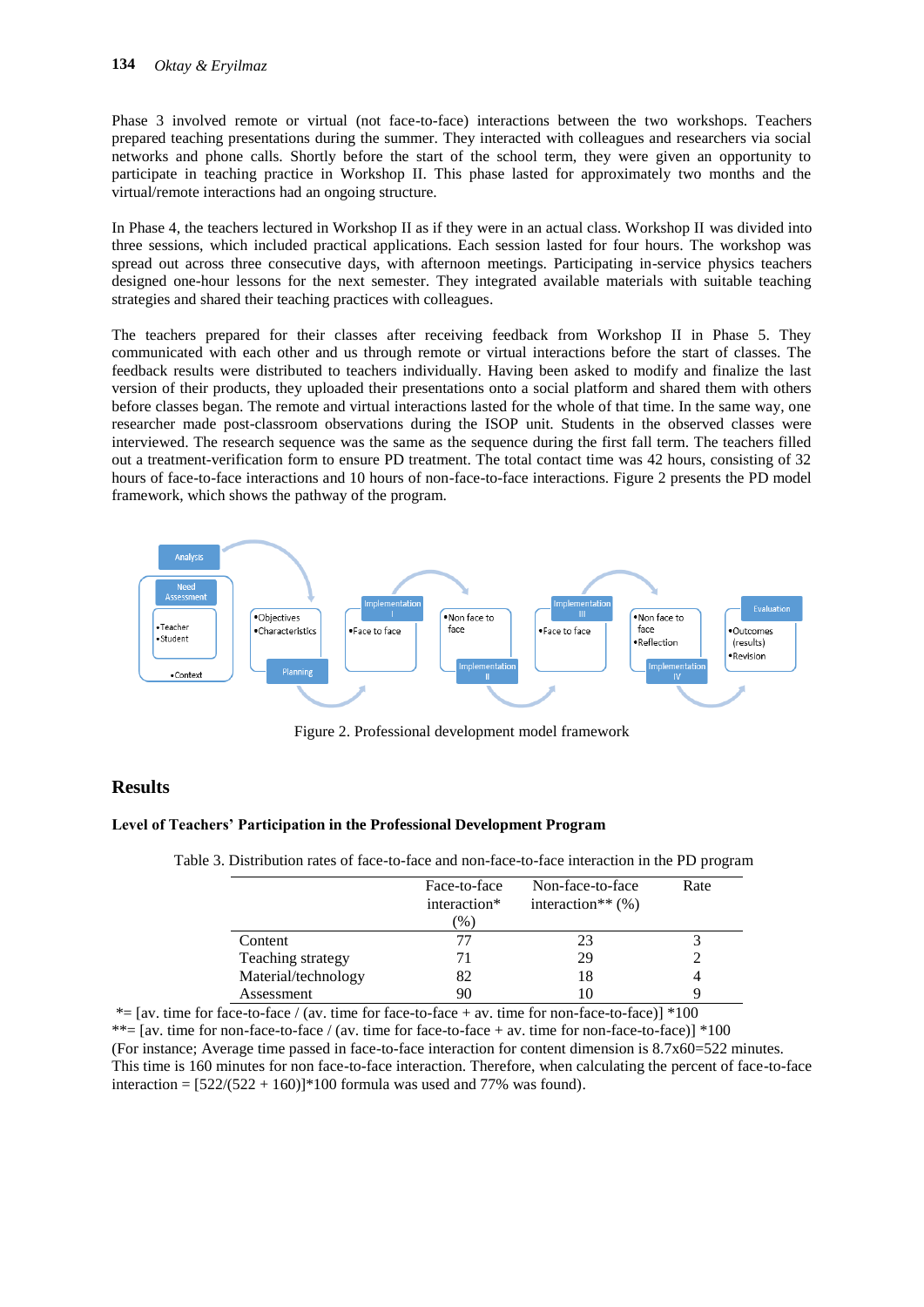|                 | radio 4. Core characteristics infinersed in the FD program |                    |                   |
|-----------------|------------------------------------------------------------|--------------------|-------------------|
|                 | PD characteristics                                         | Face-to-face       | None-face-to-face |
|                 | $\pm$ : 1 point                                            | interactions       | interactions      |
| C <sub>1</sub>  | Needs, demands                                             |                    |                   |
| 1               | Consider to the needs of teachers                          | $^{+}$             | $^{+}$            |
| $\overline{2}$  | Consider to the needs of students                          | $+$                | $^{+}$            |
| C2              | Awareness                                                  |                    |                   |
| 3               | Convince teacher to change                                 | $^{+}$             | $^{+}$            |
| C <sub>3</sub>  | Support                                                    |                    |                   |
| 4               | <b>Support from MONE</b>                                   | $^{+}$             | $^{+}$            |
| 5               | Support from academicians/teachers                         | $+++$              | $+(b.)$           |
|                 | a. Workshops, b. Materials/sources, c. Easy access to them |                    |                   |
| 6               | Support from schools                                       | $++$               | $^{++}$           |
|                 | a. Easy attendance to the program                          |                    |                   |
|                 | b. Easy implementation for researcher                      |                    |                   |
| C <sub>4</sub>  | Motivation/incentive                                       |                    |                   |
| 7               | Giving a certificate as an incentive                       | $^{+}$             | $^+$              |
| 8               | Providing opportunity to see and compare the students'     | $+$                |                   |
|                 | success related to the PD content                          |                    |                   |
| C <sub>5</sub>  | Feedback                                                   |                    |                   |
| 9               | Feedback from researcher                                   |                    |                   |
|                 |                                                            | $^{+}$             | $^{+}$            |
| 10              | Feedback from teachers                                     | $^{+}$             | $^{+}$            |
| 11              | Self-feedback                                              | $^{+}$             |                   |
| C6              | Opportunity                                                |                    |                   |
| 12              | The opportunity to practice                                | $^{+}$             |                   |
| C7              | Planned and flexible program                               |                    |                   |
| 13              | Planned and flexible program                               | $^{+}$             | $^{+}$            |
| 14              | Planned and flexible teacher application                   | $+$                |                   |
| C8              | Duration                                                   |                    |                   |
| 15              | Long term PD                                               | $^{+}$             | $^{+}$            |
| 16              | Having an ongoing structure                                | $^{+}$             | $^{+}$            |
| 17              | Giving workshop nearly to the class implementation         | $+$                | $^{+}$            |
| C9              | Content specific PD                                        |                    |                   |
| 18              | Getting to the core of ISOP unit                           | $^{+}$             | $^{+}$            |
| 19              | Aligning with the curriculum                               | $+$                | $^{+}$            |
| C10             | Active learning                                            |                    |                   |
| 20              | Effective/productive working                               | $^{+}$             | $^+$              |
| $\overline{21}$ | Reflective thinking/discussion                             | $^{+}$             | $^{+}$            |
| 22              | Mostly pursued by teacher                                  |                    |                   |
| C11             | <b>Collaboration</b> /Interaction                          | $\hspace{0.1mm} +$ | $^{+}$            |
|                 |                                                            |                    |                   |
| 23              | a. Exchange of ideas, b. Group learning                    | $++$               | $+$ (a.)          |
| C12             | Effective communication/Building learning community        |                    |                   |
|                 | Before workshop 1                                          |                    |                   |
| $24^*$          | Teacher to teacher communication                           |                    |                   |
| 25              | Teacher to instructor communication                        | $+$                | $+$               |
|                 | During workshop I                                          |                    |                   |
| 26              | Teacher to teacher communication                           | $^{+}$             | $^{+}$            |
| 27              | Teacher to instructor communication                        | $+$                | $^{+}$            |
|                 | After workshop I / Before workshop II                      |                    |                   |
| 28              | Teacher to teacher communication                           | $^{+}$             | $\! + \!$         |
| 29              | Teacher to instructor communication                        | $+$                | $^{+}$            |
|                 | During workshop II                                         |                    |                   |
| 30              | Teacher to teacher communication                           | $^{+}$             | $\! + \!$         |
| 31              | Teacher to instructor communication                        | $^{+}$             | $^{+}$            |
|                 | After workshop II                                          |                    |                   |
|                 | Teacher to teacher communication                           |                    |                   |
| 32              |                                                            |                    | $\! + \!$         |
| 33              | Teacher to instructor communication                        |                    | $\! + \!$         |

| Table 4. Core characteristics immersed in the PD program |  |  |  |  |
|----------------------------------------------------------|--|--|--|--|
|----------------------------------------------------------|--|--|--|--|

\* The characteristics was unable to provide during the PD program.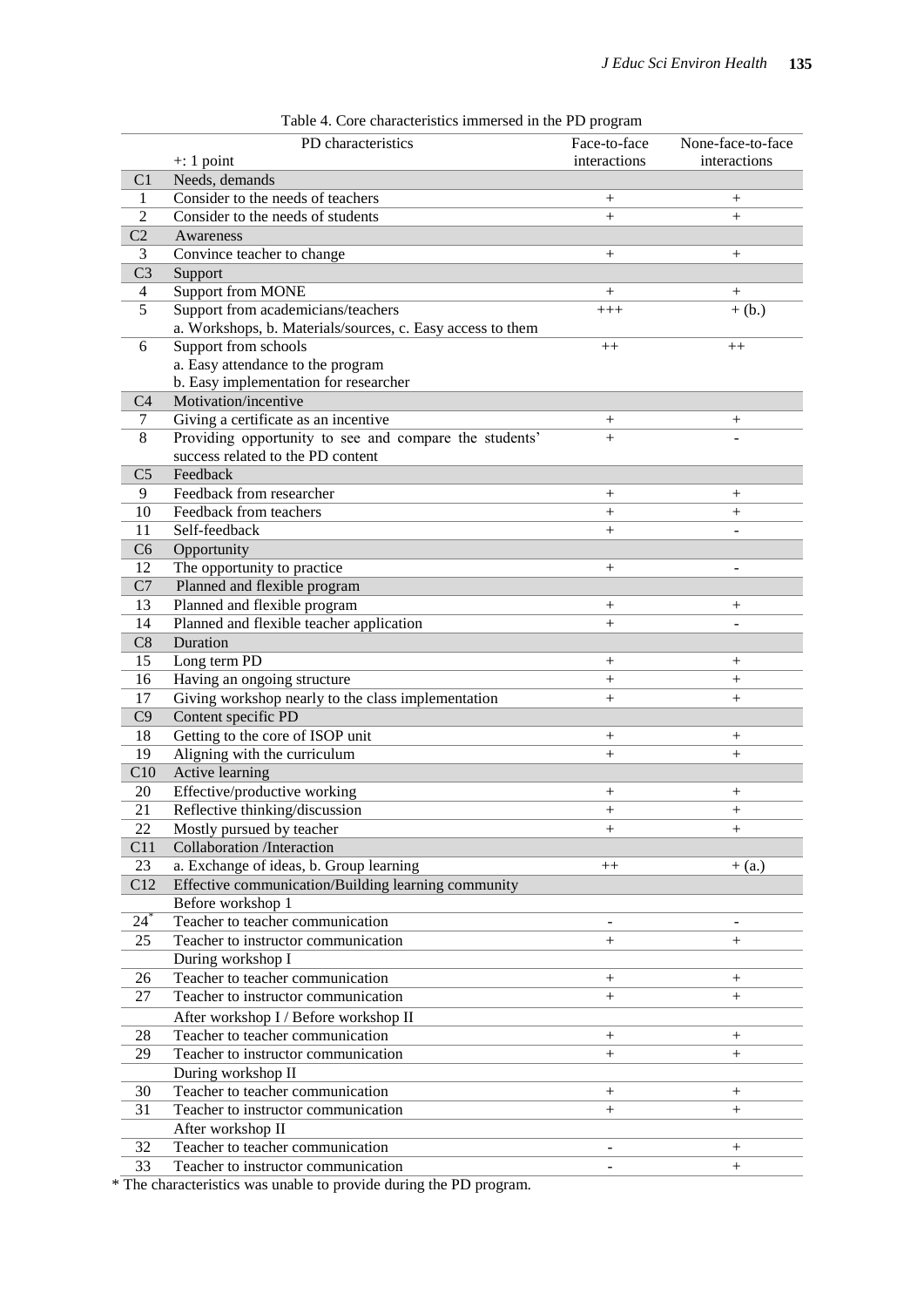The impact of the program on the practice of teachers was measured using the participation rate. A total of 32 hours of workshop time (Workshop I + Workshop II) was divided into four dimensions: 11 hours spent on content, 7 hours spent on teaching strategy, 7 hours spent on materials/technology, and 7 hours spent on assessment. We calculated the total participation time for each participant; as an example, TA participated during 9 out of 11 hours (82%). The average participation rates for face-to-face training in each dimension ranged between 77% and 80%. Non-face-to-face interactions (measured using the average results of seven teachers) were notable for their wide range, from a minimum of 35 minutes spent in the assessment dimension to a maximum of 160 minutes spent in the content dimension. Table 3 presents the percentage rates of training in each dimension, comparing face-to-face and remote/virtual interactions.

In the training sessions, the teachers discussed teaching strategy through face-to-face interactions as at least twice as often as through non-face-to-face interactions and nine times more often in the assessment dimension. According to the researchers' treatment-verification results, the ratio of face-to-face to non-face-to-face interactions was 1.2 (92/78); 33 items related to the 12 core PD characteristics (see Table 4.) were scored for this calculation.

|                         |           |             |                    | Table 5. Feachers weighted participation rate in each difficultion |                 |                 |
|-------------------------|-----------|-------------|--------------------|--------------------------------------------------------------------|-----------------|-----------------|
| Content                 | Teacher   | Face-to-    | Face-to-           | Non-face-to-                                                       | Non-            | Total           |
| Dimension               |           | face        | face $\%$ $^{(1)}$ | face                                                               | face-to-        | weighted        |
|                         |           | interaction |                    | interaction                                                        | face % $(2)$    | participatio    |
|                         |           | (minute)    |                    | (minute)                                                           |                 | n rate          |
|                         | TB        | 660         | 100                | 148                                                                | 71              | 94              |
|                         | <b>TD</b> | 600         | 91                 | 182                                                                | 87              | 90              |
|                         | <b>TA</b> | 540         | 82                 | 157                                                                | 75              | 80              |
| Content                 | <b>TE</b> | 480         | 73                 | 209                                                                | 100             | 79              |
|                         | <b>TF</b> | 480         | 73                 | 200                                                                | 96              | 78              |
|                         | <b>TC</b> | 480         | $\overline{73}$    | 89                                                                 | 43              | 66              |
|                         | TG        | 420         | 64                 | 132                                                                | 63              | 64              |
|                         | TB        | 420         | 100                | 142                                                                | 82              | 95              |
|                         | TD        | 360         | 86                 | 173                                                                | 100             | 90              |
| Teaching                | TE        | 360         | 86                 | 125                                                                | 72              | 82              |
| strategy                | <b>TF</b> | 300         | 71                 | 168                                                                | 97              | 79              |
|                         | <b>TG</b> | 360         | 86                 | 96                                                                 | 55              | 77              |
|                         | <b>TA</b> | 240         | 57                 | 168                                                                | 97              | 69              |
|                         | <b>TC</b> | 240         | 57                 | 80                                                                 | 46              | 54              |
|                         | TB        | 420         | 100                | 87                                                                 | 75              | 96              |
|                         | TD        | 360         | 86                 | 94                                                                 | 81              | 85              |
|                         | <b>TF</b> | 360         | 86                 | 56                                                                 | 48              | 79              |
| technology<br>Material/ | <b>TA</b> | 300         | 71                 | 116                                                                | 100             | 76              |
|                         | <b>TG</b> | 360         | 86                 | 28                                                                 | 24              | $\overline{75}$ |
|                         | TE        | 300         | 71                 | 64                                                                 | 55              | 69              |
|                         | <b>TC</b> | 240         | 57                 | 78                                                                 | 67              | 59              |
|                         | TB        | 420         | 100                | 22                                                                 | 35              | 94              |
|                         | <b>TD</b> | 360         | 86                 | 46                                                                 | 73              | 85              |
|                         | <b>TF</b> | 360         | 86                 | $\overline{7}$                                                     | $\overline{11}$ | 79              |
| Assessment              | <b>TA</b> | 300         | 71                 | 63                                                                 | 100             | 74              |
|                         | TE        | 300         | 71                 | 52                                                                 | 83              | 72              |
|                         | TG        | 300         | 71                 | $\,8\,$                                                            | 13              | 66              |
|                         | <b>TC</b> | 240         | 57                 | 47                                                                 | $\overline{75}$ | 59              |

Table 5. Teachers' weighted participation rate in each dimension

 $(1) = (face-to-face interaction (min.) *100) / interaction time (min.) in each dimension$ 

 $^{(2)}$  = (non-face-to-face interaction (min.) \*100)/ max interaction (min.) in each dimension

Total weighted interaction rate formulas:

Content =  $((^{(1)}*3.6+^{(2)}*1))/(3.6+1)$ Teaching strategy=  $((^{(1)} *2.4+(^{(2)} *1))/(2.4+1))$ Material/technology=  $((^{(1)} *4.8 + ^{(2)} *1))/(4.8 +1)$ Assessment=  $((^{(1)} * 10.8 + ^{(2)} * 1))/(10.8 + 1)$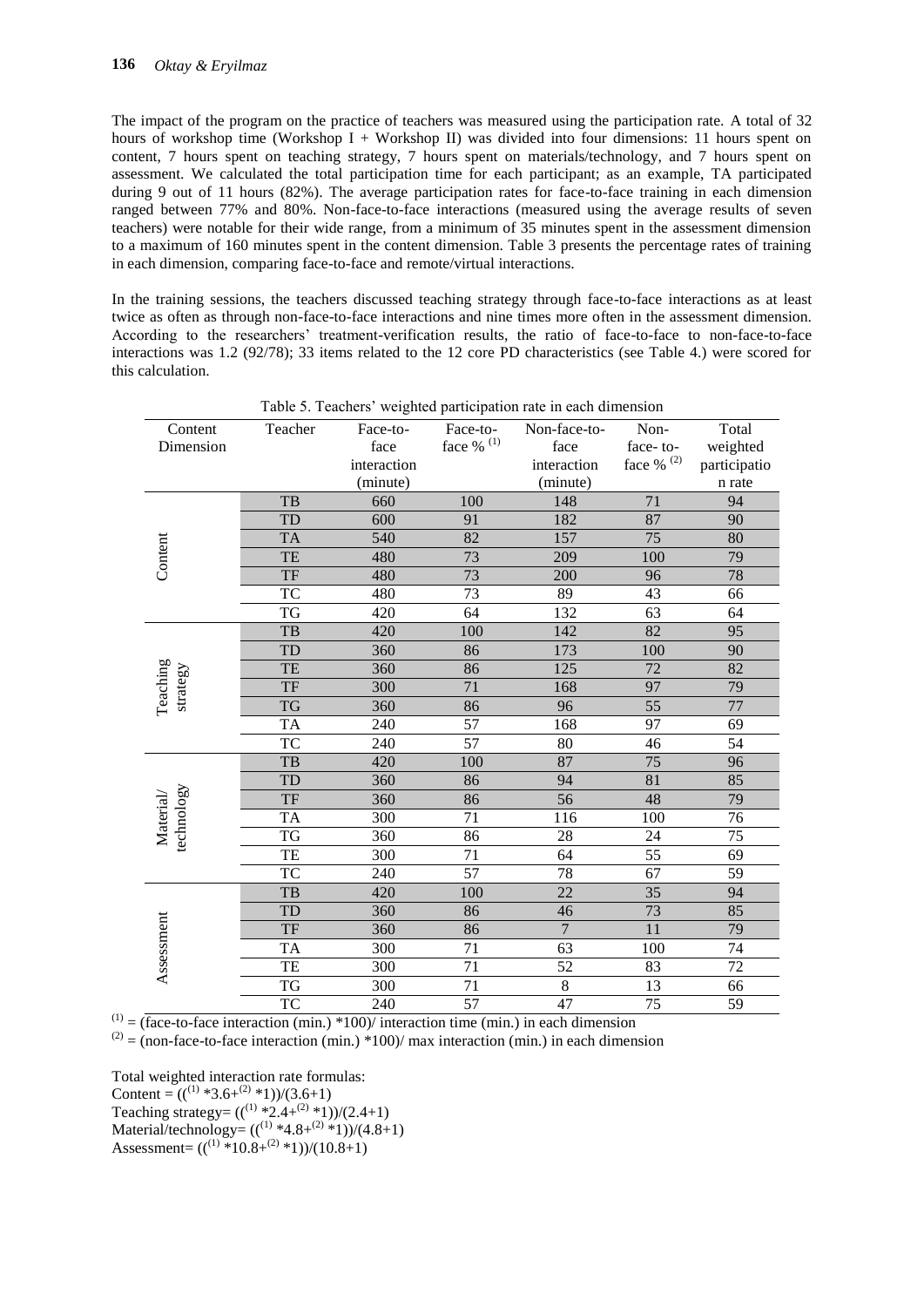The face-to-face interaction section obtained a result of 34 out of 37 points (92%), whereas the non-face-to-face interaction section obtained a result of 29 (78%) points. Consequently, The PD program included 32 out of 33 characteristics (all except Characteristic 24). The 97% rate of agreement between teachers and researchers indicates that applied PD is a type of PD that is planned before the PD program. To understand the change of teacher practice in each dimension, based on the time teachers spent participating in the PD program, a weighted participation rate was calculated (see Table 5).

For example, the weighted participation rate of TB in the content dimension was calculated as follows: TB participated 100% in 660 minutes of face-to-face interaction lessons in Workshop I and Workshop II. As there is no upper limit for non-face-to-face interaction, the highest number of minutes reached by any teacher was accepted as the maximum. According to this, in comparison to TE, TB's percentage participation rate was approximately 71% of the maximum level of interaction ([148\*100]/209), given a maximum of 209 minutes in this dimension. When calculating the total weighted participation rate, we used the formulas at the bottom of Table 4 for each dimension. Applying the content-dimension formula to TB produced the following result:

Content =  $(((1) *3.6+(2) *1))/(3.6+1)$ (for (1), and (2) = see the explanations at the bottom of Table 4) Content =  $((100 * 3.6 + 71 * 1))/(3.6 + 1) = 94$  is obtained.

The 3.6 coefficient in this formula is achieved by multiplying the face-to-face interactions in each dimension by the non-face-to-face interaction rate (see at Table 3) and face-to-face interactions by the non-face-to-face interaction rate. This coefficient is calculated as  $3 \times 1.2 = 3.6$  for content dimension.

#### **The Results of the Teacher Practice Sessions**

If participating teachers reached approximately 80% (the cut-off point) in the PD program weighted participation rates, we assumed that the program had affected them. The weighted participation rate for each teacher group classified those with 80% or more in the upper group and those with less than 80% in the lower group.

#### *Findings of the SubQ1*

TB, TD, TA, TE, TF were in the upper group, while TC and TG were in lower group, based on the weighted participation rates of each teacher in the program (Table 4). The change in the number of common topics before and after the PD program illustrates the difference between the two years of teacher practice sessions. As an example, TB completely delivered 7 common topics before the PD program and 15 common topics after the PD program.

When all of the teachers who participated in the PD program were considered, the number who delivered the full set of 15 common topics increased from an average of 4.4 to 10.3 (Table 6). This figure increased from 5.2 to 12.4 in the upper group of teachers, who obtained participation rates of 80% or above in the PD program. As can be seen from the table, the number of common topics they reached was quite close to 15. Some teachers (TB, TD) even delivered all of the common topics after the PD program. Consistently, alongside the increase in the number of common topics completely delivered, there was a decrease in the number of partially or wrongly delivered common topics among teachers in the upper group, after the program. None of the teachers failed to deliver any common topics after the PD program.

Most teachers completely delivered the common topics O1, O3, and O15 before the program. All teachers completely met the same target after the program. No teachers delivered the common topics O8, O9, or O12 before the PD program; this number slightly improved after the PD. As O8 and O9 contained misconceptions, these items increased; there were no other changes to the expected level. The common topic O12 included measuring some basic quantities and unit systems in physics. Some students described O12 as a difficult topic in the group interviews across both years.

Common topics other than O8, O9, O11, and O12 (and to some extent O10) were delivered completely by a quite a few teachers before the program. This number slightly increased after the program. There was some development on these common topics after the PD program. In addition, the total number of teachers who partially delivered O8, O9, O11, and O12 decreased by year, remaining the same as O10.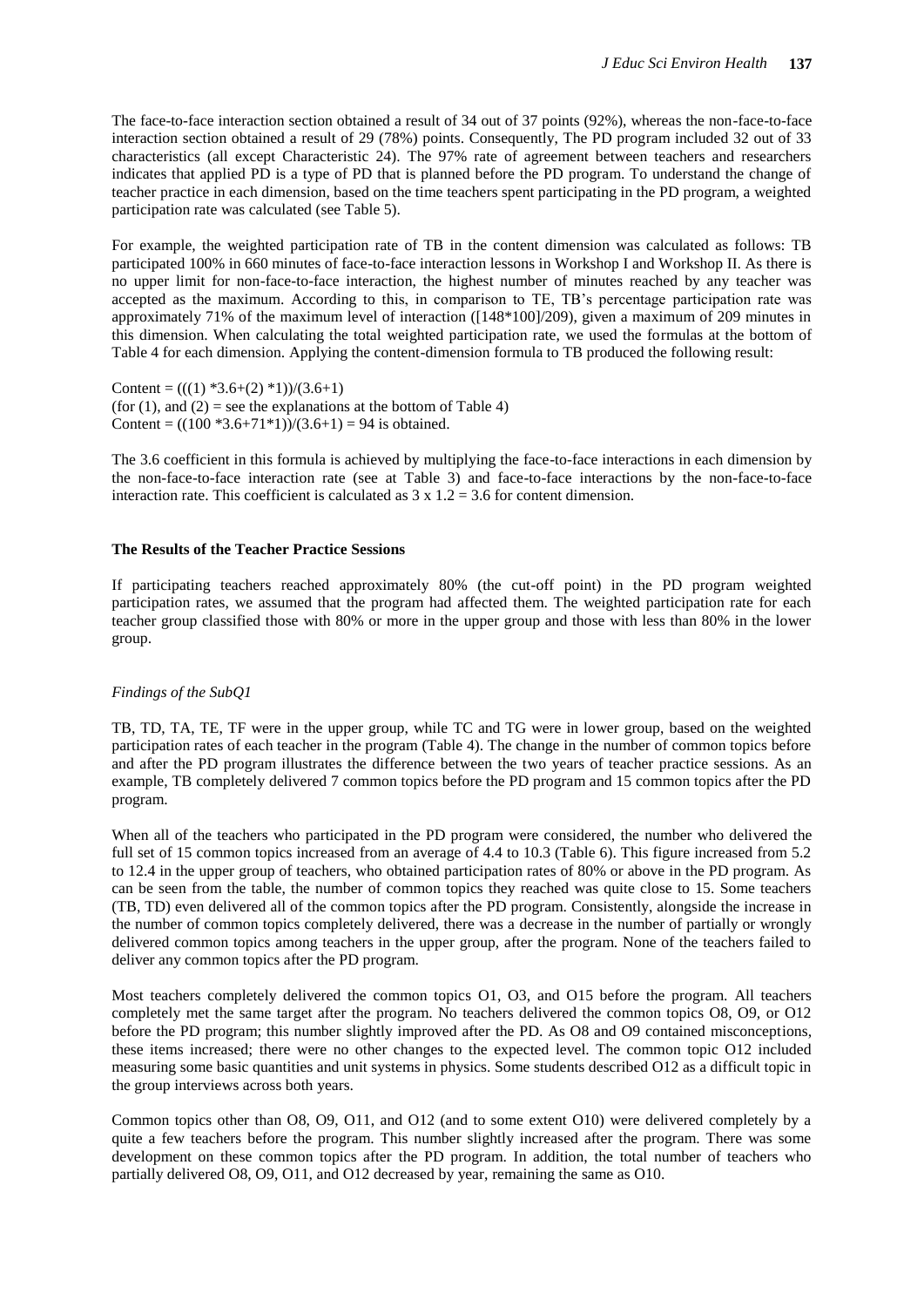When we compare the number of partially delivered common topics with the number of completely delivered common topics, a positive change can be seen after the PD program. However, in all cases, scientific methods, hypotheses, theories, laws, and modelling concepts continued to cause trouble for teachers. When we consider the wrongly delivered common topics in the same way, the first items that catch our attention are O8 and O9. Errors decreased in O8 after the PD program; the same teacher (TC) continued to deliver O9 incorrectly. By contrast, O4 and O14, which were delivered incorrectly more often before the PD program, were delivered almost completely correctly after the PD program. In inter-class observations of teachers, O2 and O13 were taught by only one teacher before the program; strikingly, six teachers taught these subjects after the program.

| Table 6. Common topics delivered for each teacher classified according to weighted participation |        |                |     |                |                |                |                |                |          |              |                |                |                |                    |
|--------------------------------------------------------------------------------------------------|--------|----------------|-----|----------------|----------------|----------------|----------------|----------------|----------|--------------|----------------|----------------|----------------|--------------------|
| Common                                                                                           |        | Completely     |     | Partially      |                | Wrongly        |                | More           |          | None         |                | The            |                | The                |
| topics                                                                                           |        | delivered      |     | delivered      |                | delivered      |                | delivered      |          | delivered    |                | common         |                | common             |
|                                                                                                  |        |                |     |                |                |                |                | than aimed at  |          |              |                | topics were    |                | topics were        |
|                                                                                                  |        |                |     |                |                |                |                | the            |          |              |                | stated         |                | associated         |
|                                                                                                  |        |                |     |                |                |                |                | curriculum     |          |              |                |                |                | with daily<br>life |
|                                                                                                  |        | $\overline{c}$ | 1   | $\overline{2}$ | 1              | 2              | 1              | $\overline{c}$ | 1        | 2            | 1              | $\overline{c}$ |                | $\overline{2}$     |
| Teacher                                                                                          |        |                |     |                |                |                |                |                |          |              |                |                |                |                    |
| TB                                                                                               | $\tau$ | 15             | 5   | $\Omega$       | 3              | $\Omega$       | 3              | $\Omega$       | $\Omega$ | $\Omega$     | 4              | 14             | 5              | 7                  |
| TD                                                                                               | 5      | 15             | 9   | $\overline{0}$ | $\overline{c}$ | $\mathbf{0}$   | $\overline{c}$ | $\Omega$       | 1        | $\Omega$     | 6              | 12             | 6              | 8                  |
| TA                                                                                               | 6      | 12             | 9   | $\overline{2}$ | $\overline{2}$ | 1              | 3              | $\Omega$       | $\Omega$ | $\mathbf{0}$ | 7              | 13             | 5              | 9                  |
| TE                                                                                               | 5      | 10             | 9   | 5              | 3              | $\Omega$       | 3              | $\Omega$       | $\Omega$ | $\Omega$     | 3              | 10             | 7              | 9                  |
| TF                                                                                               | 3      | 10             | 8   | $\overline{4}$ | 5              | $\overline{c}$ | $\overline{c}$ | $\Omega$       | 2        | $\Omega$     | $\Omega$       | 13             | 3              | 7                  |
| Average                                                                                          | 5.2    | 12.4           | 8.0 | 2.2            | 3.0            | 0.6            | 2.6            | 0.0            | 0.6      | 0.0          | 4.0            | 12.4           | 5.2            | 8.0                |
| Difference                                                                                       |        | 7.2            |     | $-5.6$         |                | $-2.4$         |                | $-2.6$         |          | $-0.6$       |                | 8.4            |                | 2.8                |
| TC                                                                                               | 3      | 5              | 8   | 8              | $\overline{c}$ | 3              | 3              | 1              | 2        | $\mathbf{0}$ | 1              | 7              | $\overline{c}$ | 5                  |
| TG                                                                                               | 2      | 5              | 7   | 10             | 3              | $\mathbf{0}$   | $\overline{c}$ | $\mathbf{0}$   | 3        | $\Omega$     | $\overline{0}$ | 9              | 4              | 5                  |
| Average                                                                                          | 2.5    | 5.0            | 7.5 | 9.0            | 2.5            | 1.5            | 2.5            | 0.5            | 2.5      | 0.0          | 0.5            | 8.0            | 3.0            | 5.0                |
| Difference                                                                                       |        | 2.5            |     | 2.5            |                | $-1.0$         |                | $-2.0$         |          | $-2.5$       |                | 7.5            |                | 2.0                |
| Total average                                                                                    | 4.4    | 10.3           | 7.9 | 4.1            | 2.9            | 0.9            | 2.6            | 0.1            | 1.1      | 0.0          | 3.0            | 11.1           | 4.6            | 6.1                |
| Difference                                                                                       |        | 5.9            |     | $-3.8$         |                | $-2.0$         |                | $-2.5$         |          | $-1.1$       |                | 8.1            |                | 1.5                |

(1:before the PD program; 2:after the PD program)

## *Findings of the SubQ2*

When we consider the participation-level section of Table 4, it is clear that all of the teachers, other than TA and TC, have rates above the weighted participation limit in this dimension. The use of teaching strategies is evaluated in different columns (as R and NR), in accordance with the teachers' position on requiring students to participate in lessons (R: requiring student participation; NR: not requiring student participation).

Table 7. The frequency of the use of teaching strategies and their qualities according to years

|                | $\mathbf{r}$ |      |                      | ັ         | $\mathbf{r}$ |      |           |           |  |
|----------------|--------------|------|----------------------|-----------|--------------|------|-----------|-----------|--|
|                |              |      | Number of times used |           | Quality      |      |           |           |  |
| Teacher        |              | 2    |                      | 2         |              | 2    |           | 2         |  |
|                | R            | R    | <b>NR</b>            | <b>NR</b> | $\mathbb{R}$ | R    | <b>NR</b> | <b>NR</b> |  |
| TB             | 15           | 49   | 10                   | 11        | 79.9         | 96.9 | 87.5      | 97.2      |  |
| TD             | 20           | 43   | 14                   | 16        | 92.2         | 97.5 | 81.4      | 89.0      |  |
| TE             | 15           | 34   | 10                   | 13        | 70.2         | 90.8 | 64.6      | 83.9      |  |
| TF             | 7            | 33   | 11                   | 10        | 82.4         | 89.6 | 66.0      | 76.9      |  |
| TG             | 7            | 30   | 11                   | 9         | 60.1         | 87.6 | 50.0      | 75.7      |  |
| Average:       | 12.8         | 37.8 | 11.2                 | 11.8      | 77.0         | 92.5 | 69.9      | 84.5      |  |
| Difference:    | 25.0         |      | 0.6                  |           |              | 15.5 | 14.6      |           |  |
| <b>TA</b>      | 13           | 24   | 18                   | 13        | 82.9         | 96.5 | 78.4      | 82.5      |  |
| TC             | 2            | 10   | 14                   | 11        | 25.0         | 77.8 | 46.9      | 57.9      |  |
| Average:       | 7.5          | 17   | 16                   | 12        | 54.0         | 87.2 | 62.7      | 70.2      |  |
| Difference:    | 9.5          |      |                      | $-4.0$    |              | 33.2 | 7.6       |           |  |
| Total average: | 11.3         | 31.9 | 12.6                 | 11.9      | 70.4         | 91.0 | 67.8      | 80.4      |  |
| Difference:    | 20.6         |      |                      | $-0.7$    |              | 20.6 | 12.6      |           |  |

R-requiring student participation

NR-not requiring student participation

1:before the PD program

2:after the PD program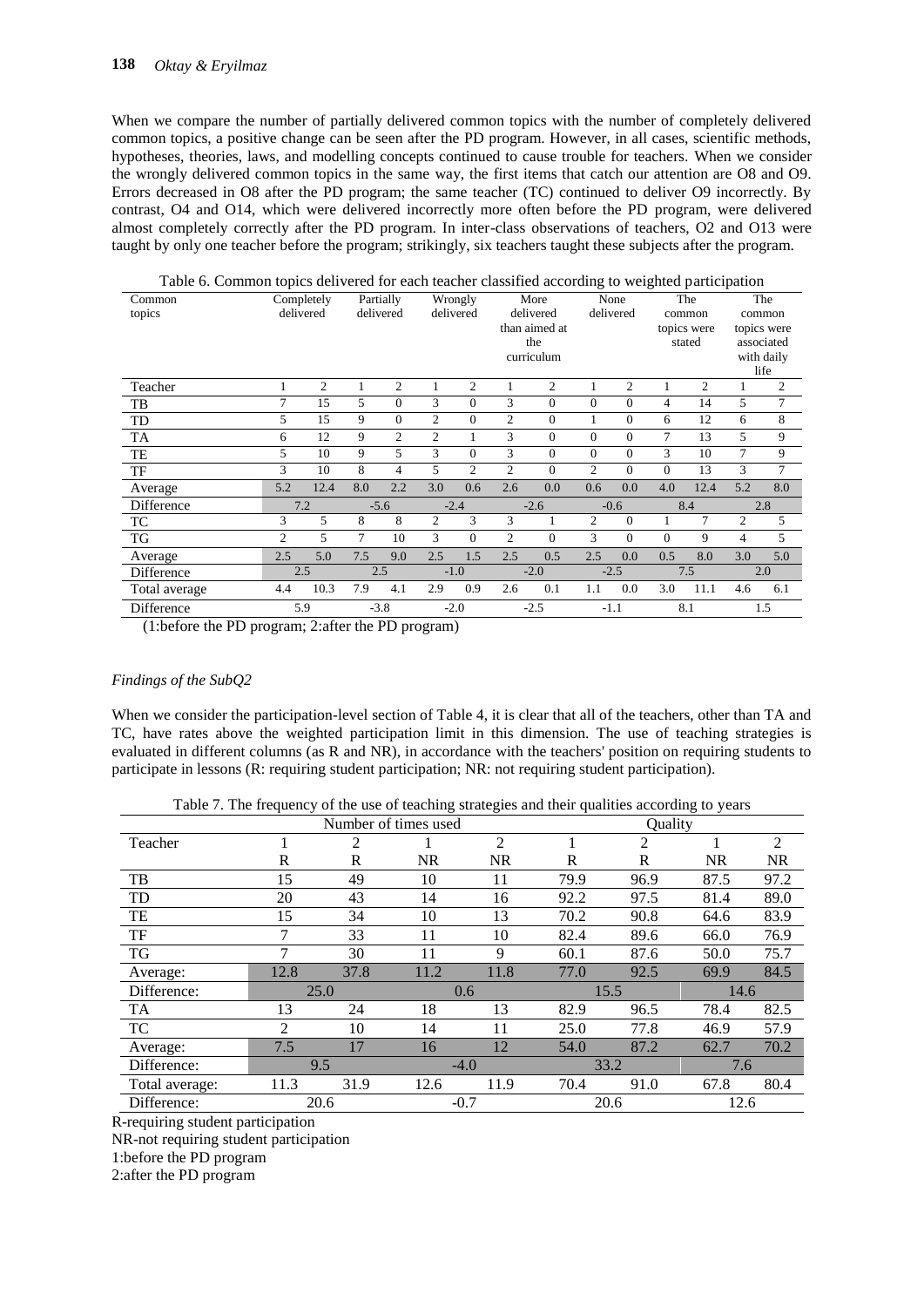Table 7 reveals an obvious increase in the use of teaching strategies in both groups after the PD program. This increase is associated with strategies that require student participation. Quality also improved with an increased use of teaching strategies. For strategies that did not require student participation (NR), the number of uses remained almost stable among upper-group teachers and decreased slightly among lower-group teachers. Before the PD program, the quality of strategies requiring student participation was 77.0 points for the upper group and 54.0 points for the lower group, on average. These points increased to 92.5 for the upper group and 87.2 for the lower group, after the PD program. The quality increases associated with the use of strategies requiring student participation were 15.5 points in the upper group and 33.2 points in lower group.

However, even in the case of these teaching strategies, quality increased after the PD program. As a consequence of the PD program, the number of strategies requiring student participation increased from 11.3 to 31.9 in total. Quality rose from 70.4 to 91.0. The use of strategies not requiring student participation decreased from 12.6 to 11.9 after the PD program. At the same time, quality increased from 67.8 to 80.4 among the seven teachers after the program.

#### *Findings of the SubQ3*

When we consider the level of teacher participation in Table 4, it is clear that TB, TD, and TF had higher than average rankings for participation in this dimension. Both under and above the weighted participation rate, the groups of teachers increased their use of materials approximately three times after the PD program. The quality of use also increased. On average, teachers used materials/technology 7.9 times and achieved a quality rating of 63.7 before the PD program. The quality figured changed by 24.1, reaching 86.4 after the PD program.

Before the PD program, the upper group had an average rating of 75.5 for material-use quality, while the lower group had a rating of 54.8. These rates increased to 89.7 for the upper group and 84.0 for the lower group of teachers after the PD program. The quality increases associated with the use of materials/technology were 14.2 points in the upper group and 29.2 points in lower group after the PD program. After the PD program, the most frequently used materials were videos (used in the PD program), boards, and lab equipment. The MoNE lesson book and other source books began to be used in a more qualified way to teach more common topics, both inside and outside class.

#### *Findings of the SubQ4*

When we look at Table 4, it is clear that TB, TD, and TF are above the line for their participation criteria. The number of formative assessments by upper-level teachers in particular and the significant increase in quality of use are noticeable. According to the observation data, when the seven teachers used tools to carry out a formative assessment, it was generally to answer questions. Formative assessment use was 2.1 before the program, increasing to an average of 5.3 after the program. Quality increased from 58.0 to 78.9. It is clear that the use of summative assessments increased after the PD program. However, the summative assessment use of most teachers did not change. The teachers mainly used summative assessments when giving assignments (investigation).

The observation results show that no teachers used diagnostic assessments before the PD program; only one teacher (TB) used them after the program. The quality of implementation was very high (100%). This particular teacher spent more time participating in the PD program than any other. No teachers used placement tests before the PD program; afterwards, they were used successfully, especially by upper-group teachers.

#### **Results of the Student Group Interviews**

O1, O2, O3, O12 and O14 show that there was a 50% or higher change in student opinions in every teacher's observed classes. This post-PD change was obviously positive. In other words, the percentage of students who thought that common topics were not being taught properly after the PD was lower than the number who thought this before the PD. In subject O9, however, there was no significant change in student opinions. Although there was a remarkable decrease in the number of upper-group students who thought that teachers were not teaching common topics well, O9 was considered problematic during both years by students whose teachers were in both the lower and upper groups. Some students explained why they found it difficult to learn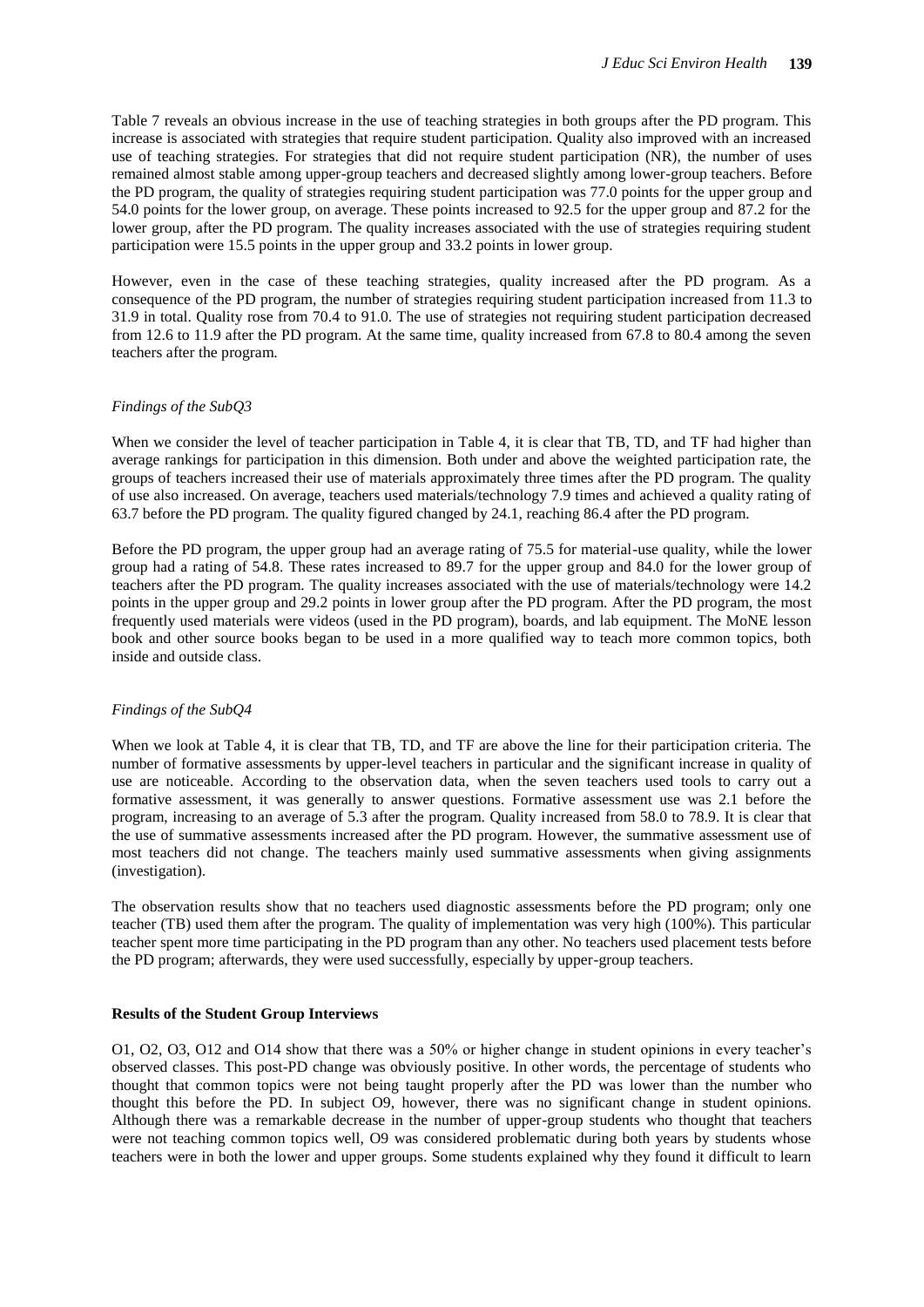some subjects in the unit. A common problem mentioned by students with various teachers in both years was the fast and superficial introduction of scalar and vector quantities.

## **Discussion and Conclusions**

## **Major Findings and Discussion**

The present study created a PD-model framework and examined its effectiveness by assessing teachers' classroom practices. The impact of the PD program, which was implemented as planned, was associated with participation rates. Teacher changes that occurred in four dimensions -content, teaching strategy, materials/technology, and assessment- were investigated. The present study supports earlier studies in confirming the positive impact of a PD program on teacher practices (Dolfing et al., 2021; Heller et al., 2012; Johnson, 2011; Pieters et al., 2019; Pop et al., 2010; Zavala et al., 2007). The present study provides detailed evidence-based results showing the direct effect of PD on teachers' classroom practices. This development model had a positive effect on class teaching in four selected dimensions.

#### **A Discussion of Related Results in Four Dimensions**

The more teachers participated in the PD program in each dimension, the more their teaching changed in a positive direction in that dimension. This study shows the importance of obtaining more results by extending interaction times. Teachers who participated in the study were divided into lower and upper groups, in reference to a participation rate of approximately 80% (participation values changed sharply).

Observation results showed that all teachers experienced a positive change in their delivery of common topics after the PD program. Teachers with higher participation rates also experienced a larger increase in the number of common topics they were able to fully deliver. Overall, fewer common topics were partially or incorrectly delivered. No teachers failed to deliver any topics correctly. Teachers emphasized daily life more frequently after the PD program. The failure to deliver common topics, a problem seen during the first observations, was discussed during the PD program; it was presented more clearly during the second observations. In the subjects that students did not feel they had learned properly (according to group interviews), there were clear improvements after the PD program.

The common topics O8, O9, and O11 were widely misunderstood; teachers began to present these more often and more correctly after the PD program; however, the rate did not increase as much as it did in other subjects. Misconceptions can be very difficult to change; extra time and the use of alternative techniques are needed to fix this problem (Singer et al., 2012). The results of the present study show that PD programs, which aim to eliminate misconceptions, need to allocate more time to this problem. The results of this study were compatible with previous NOS research findings, showing that NOS understandings are inconsistent and fragmented. For example, many teachers, who once believed science has a weak structure that can change, now believe that scientific theories can be turned into laws over time (Schwartz et al., 2004). Some students mentioned that they did not learn about hypotheses, theories about O9, or the relationships and differences between them after the PD program. Misconceptions about O11 and O5 and changes to O7 were fairly common. Some NOS concepts (modelling, hypotheses, laws, and theories) were missing after the PD program.

When we examined the observation results in relation to teaching strategies, it was clear that number, variety, and quality of teaching strategies increased after the PD program. One goal of this dimension was to apply more student-centered methods which play dominant role for student learning (NRC, 2015). Teaching methods requiring student participation were used by all teachers in the upper and lower groups. In group interviews carried out after the PD program, students mentioned talking about the various methods used in classes and participating in lessons actively (the exception to this rule were TC's students, who had the lowest levels of involvement in the program). There was no decrease or significant change in the number of teaching strategies (including teacher-centered strategies) that required less student participation.

An examination of the observation results relating to materials/technology revealed an increase in number, variety, and quality after the program. This increase was supported by student group interviews. Students interviewed before the PD program said that they didn't use any materials/technology in lessons; those interviewed after the PD program said that they used various materials/technology more often. The PD program also targeted the appropriate and effective use of books inside and outside class. To enforce this dimension, the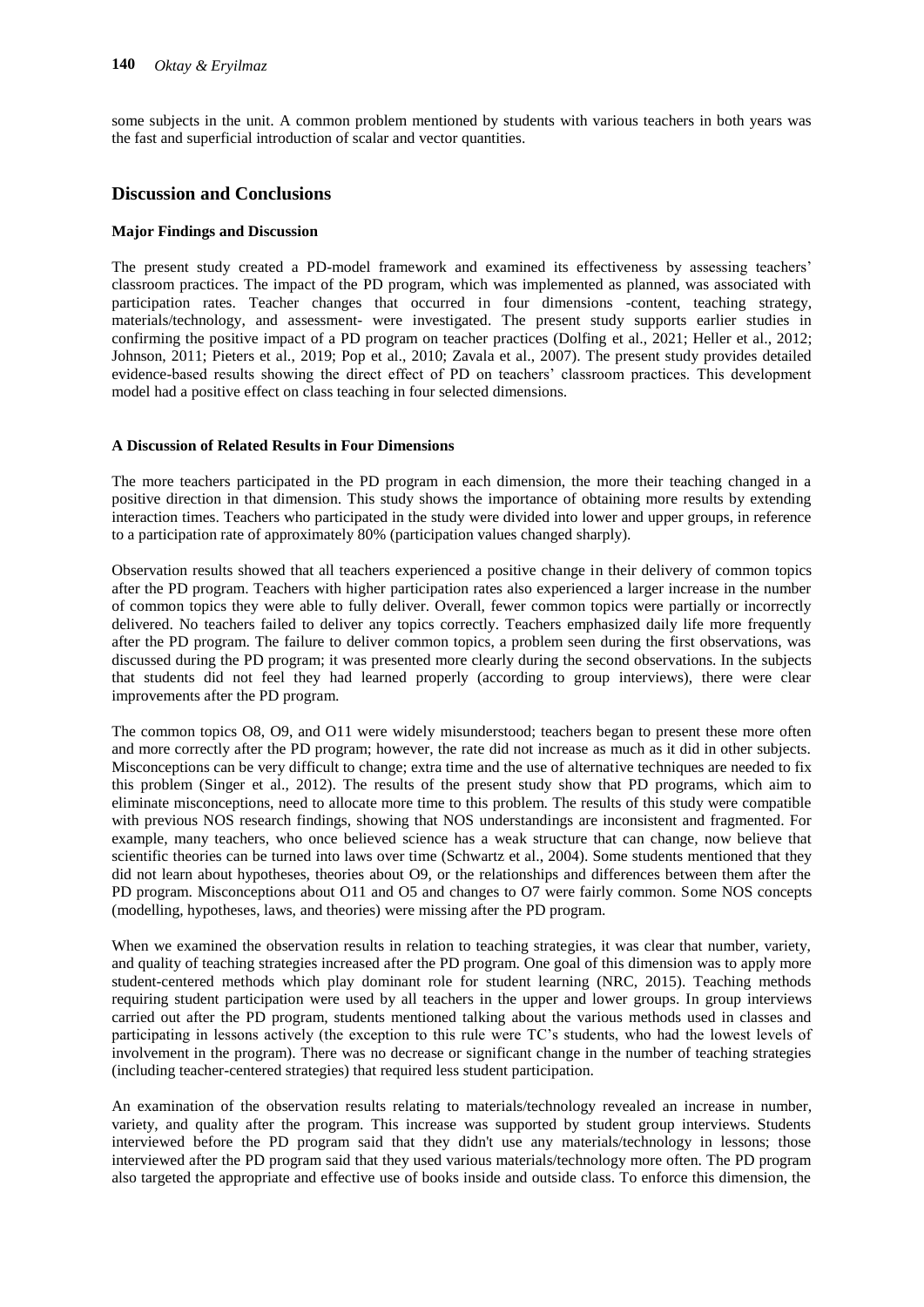teachers were given materials that could be used directly in this unit; they discussed the selected materials among themselves. It is clear that this method is useful. When the teachers were given concrete materials directly and shown how to use them in lessons, they preferred to use those materials more often in their own lessons.

When the teachers assessed common topics, they tended to use summative-purpose assessments, in the form of traditional written exams. This was true for all teachers in the upper and lower groups, before the PD program. Placement and diagnostic assessments, less well-known forms of assessment, were never used before the PD program. After the program, TB, who participated more energetically in the program than any other teacher, used these two assessment methods in the most effective way after the PD program. In general, this program increased the teachers' awareness of these types of assessment, which are used for a range of different purposes. Formative assessments increased and were used in a better way after the program. In interviews, the students said that their teachers gave them more feedback and tested what they had learned more often after the PD program.

Although each dimension was given nearly the same level of importance in face-to-face interactions, the teachers paid less attention to the assessment dimension in non-face-to-face interactions. Seven teachers spent 35 minutes on average on the assessment dimension in non-face-to-face communications. By contrast, they spent 160 minutes on content, 136 minutes on teaching strategy, and 75 minutes on materials/technology. To motivate them, some documents and questions about assessment were uploaded to the social media group; even though discussion environments were created, the teachers remained less interested in this area. Teachers communicated more about teaching strategies and the use of materials in their non-face-to-face interactions. The teachers may have seen content, teaching strategies, and material as closely related topics that should be considered as a group. They may have seen assessment as a separate task needing extra attention.

## **Implications**

The present study proves that teachers who achieve a high participation rate in a professional development program achieve more positive results during in-class teaching. We therefore advise future researchers to consider the participation rate in PD programs and take steps to increase the number of hours that teachers spend participating in the program. Teachers who participated for many hours in this study improved their delivery of common topics, use of teaching strategies, and use of materials/technology. It was observed that the teachers had deficiencies in the assessment domain, due to past experiences. These findings suggest that teachers need more knowledge and practice in class assessment during pre-service and in-service training. Similarly, it can be useful to consider learning theories at the professional-development stage. Researchers are advised to include questions about the content of programs, as well as general questions, in need-assessment surveys.

The model developed for this study was created by integrating 12 professional-development characteristics into the program at different levels. As Luft and Hewson (2014) have suggested (and the research results show), studies should integrate components and examine their effects, rather than measuring only one PD characteristic. In PD programs, models that focus on teachers are more effective than lectures by people deemed to be "experts" in the field. Still, educators can be invited to offer support, in accordance with teacher needs. PD programs run by experts should include mutual communication, rather than single-direction lecturing (Wheeler et al., 2015).

## **Recommendations**

This study has explained the development process using five phases. In the literature, these development processes are not explored in detail (Stolk, de Jong, Bulte, & Pilot, 2011). The same study could be used to test a larger or different sample; it could also be applied to different disciplines.

The PD program was unable to provide a teacher-teacher communication environment before the training began. This type of communication could be achieved by including a longer period of time before the program. Preliminary preparation can familiarize teachers with the PD programs. This approach should be tried and tested in future PD programs. Future programs should include teachers as are active participants and involve them in practical applications. PD for teachers can be increased through face-to-face and non-face-to-face interactions (via computer networks and telephone calls). Hybrid learning environments can thus be used for PD programs, providing teachers with a supportive system for learning (Elster, 2010).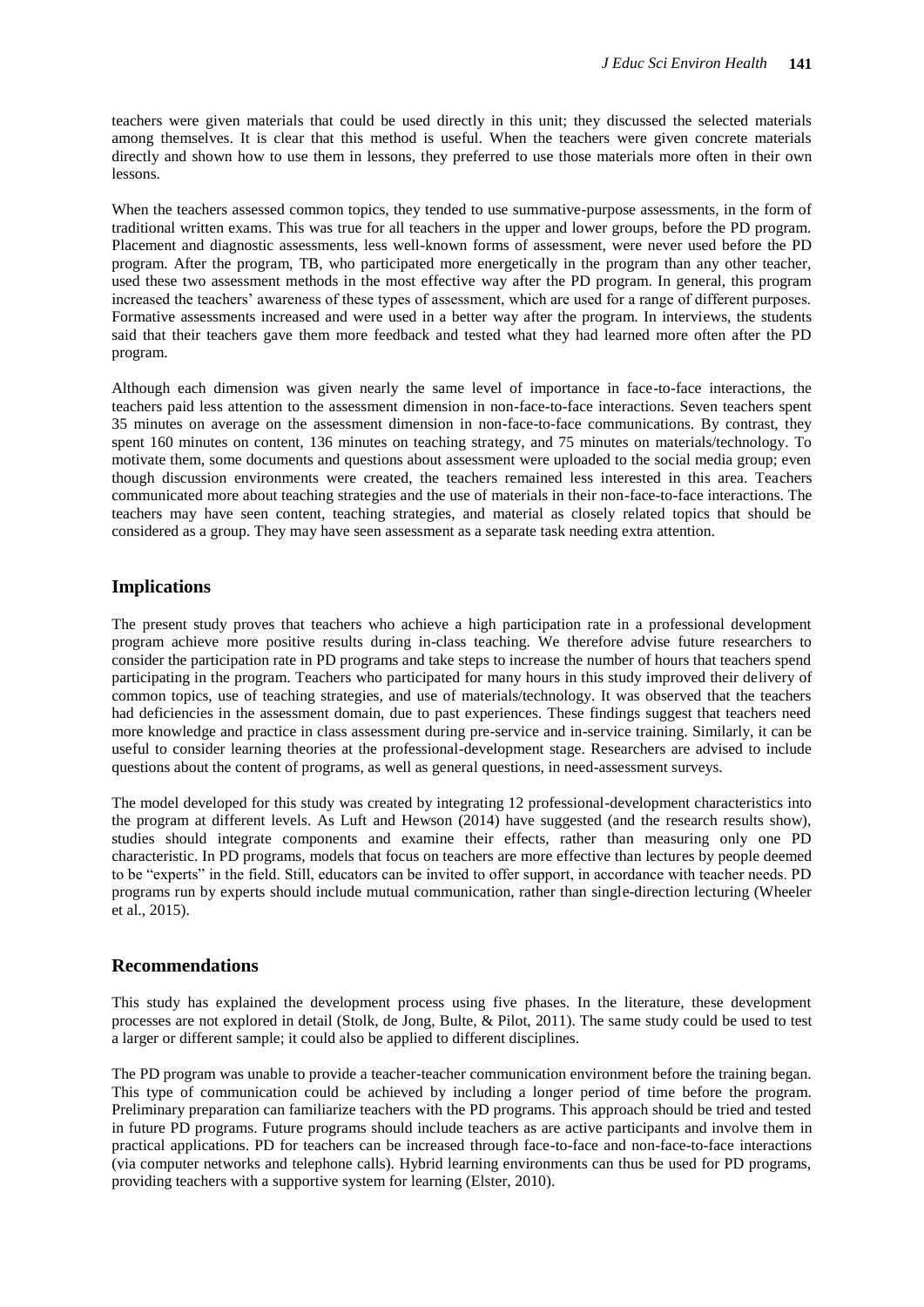## **Scientific Ethics Declaration**

The authors declare that the scientific ethical and legal responsibility of this article published in JESEH journal belongs to the authors.

## **Acknowledgements or Notes**

This research article is the first author's PhD dissertation under the supervisor of the second author. In addition, this study was financially supported by Scientific and Technological Research Council of Turkey (TÜBİTAK) for the 2211 and 2214/A programs.

## **References**

- Clarke, D. J., & Hollingsworth, H. (2002). Elaborating a model of teacher professional growth. *Teaching and Teacher Education, 18*(8), 947-967. https://doi.org/10.1016/S0742-051X(02)00053-7
- Darling-Hammond, L., & Richardson, N. (2009). Teacher learning: What matters? *Educational Leadership, 66*(5), 46-53. [https://outlier.uchicago.edu/computerscience/OS4CS/landscapestudy/resources/Darling-](https://outlier.uchicago.edu/computerscience/OS4CS/landscapestudy/resources/Darling-Hammond-and-)[Hammond-and-R](https://outlier.uchicago.edu/computerscience/OS4CS/landscapestudy/resources/Darling-Hammond-and-)ichardson-2009.pdf
- Desimone, L. M., Porter, A. C., Garet, M. S., Yoon, K. S., & Birman, B. F. (2002). Effects of professional development on teachers' instruction: Results from a three-year longitudinal study*. Educational Evaluation and Policy Analysis, 24*(2), 81-112. https://doi.org/10.3102/01623737024002081
- Desimone, L. M., & Garet, M. S. (2015). Best practices in teachers' professional development in the United States. *Psychology, Society and Education, 7*(3), 252–263. http://repositorio.ual.es/bitstream/handle/10835/3930/Desimone%20En%20ingles.pdf?sequence=1
- Dolfing, R., Prins, G. T., Bulte, A. M., Pilot, A., & Vermunt, J. D. (2021). Strategies to support teachers' professional development regarding sense‐making in context‐based science curricula. *Science Education, 105*(1), 127-165. https://doi.org/10.1002/sce.21603
- Elster, D. (2010). Learning communities in teacher education. The impact of e-competence. *International Journal of Science Education, 32*(16), 2185 – 2216. https://doi.org/10.1080/09500690903418550
- Eylon, B, Berger H., & Bagno, E. (2008). An evidence-based continuous professional development programme on knowledge integration in physics: A study of teachers' collective discourse. *International Journal of Science Education, 30*(5), 619-641. https://doi.org/10.1080/09500690701854857
- Gerring, J. (2005). *Case study research.* New York: Cambridge University Press.
- Goe, L. (2007). *The link between teacher quality and student outcomes: A research synthesis.* Washington, DC: National Comprehensive Center for Teacher Quality.
- Heller, J., Daehler, K., Wong, N., Shinohara, M., & Miratrix, L. (2012). Differential effects of three professional development models on teacher knowledge and student achievement in elementary science. *Journal of Research in Science Teaching, 49*(3), 333-362. https://doi.org/10.1002/tea.21004
- Holmes, A., Signer, B., & MacLeod, A. (2011). Professional development at a distance: A mixed-method study exploring inservice teachers' views on presence online. *Journal of Digital Learning in Teacher Education, 27*(2), 76-85. https://doi.org/10.1080/21532974.2010.10784660
- Jackson, T. L. (2014). *Exploring the relationship between professional development and student achievement* (Publication No. 3648449) [Unpublished doctoral dissertation, The University of Memphis]. ProQuest Dissertations Publishing.
- Johnson, C. C. (2011). The road to culturally relevant science: Exploring how teachers navigate change in pedagogy. *Journal of Research in Science Teaching, 48*(2), 170–198. https://doi.org/10.1002/tea.20405
- Luft J. A., & Hewson, P. W. (2014). Research on teacher professional development programs in science. In S. K. Abell & N. G. Lederman (Eds.), *Handbook of research in science education* (Vol. II). New York, NY: Routledge.
- Manzaro, R. J., & Toth, B. D. (2013). *Teacher evaluation that makes a difference.* Alexandria, VA: Association for Supervision and Curriculum Development.
- Miles, M. B., & Huberman, A. M. (1994). *Qualitative data analysis* (2nd ed.). Thousand Oaks, CA: Sage.
- National Research Council. (2015). *Reaching students: What research says about effective instruction in undergraduate science and engineering.* Washington, D.C.: National Academy Press.